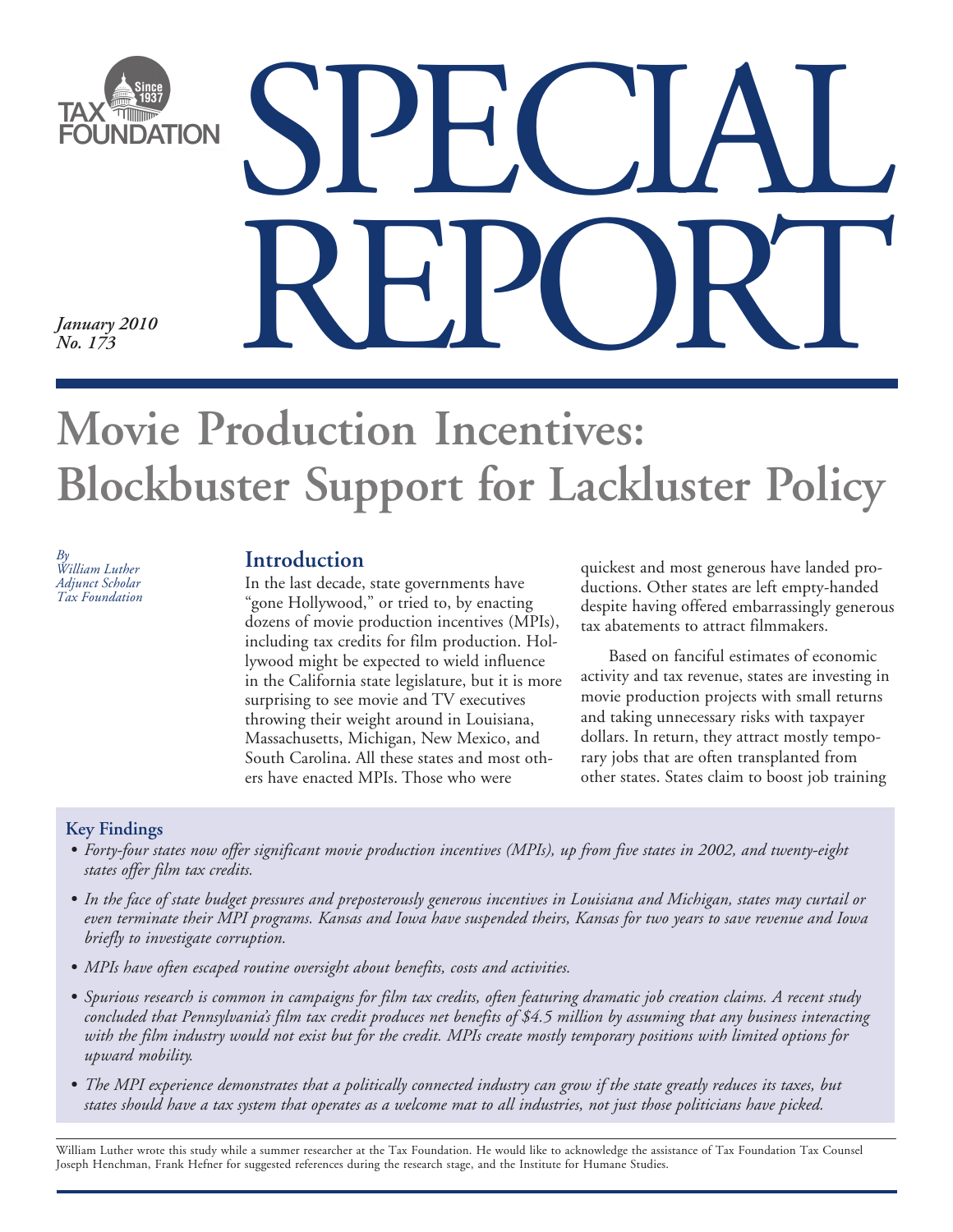# SPECIAL *2*  REPORT

 $\overline{a}$ 

with MPIs, but these tax incentives often encourage individuals to gain skills that are only employable as long as politicians enact everlarger subsidies for the film industry. Furthermore, the competition among states transfers a large portion of potential gains to the movie industry, not to local businesses or state coffers. It is unlikely that movie production incentives generate wealth in the long run. Most fail even in the short run. Yet they remain popular.

Florida Governor Charlie Crist (R), Michigan Governor Jennifer Granholm (D), New Mexico Governor Bill Richardson (D), Oregon Governor Ted Kulongoski (D), Ohio Governor Ted Strickland (D), and Texas Governor Rick Perry (R) in particular have strongly pushed for MPIs to encourage film production in their states. In California, a state that avoided offering credits until very recently, Governor Arnold Schwarzenegger hopes that they will lure back productions now moving to other states. In the rare case when the executive branch rejects the use of MPIs, as Indiana Governor Mitch Daniels (R) did in 2008, or strongly questions them as Iowa Governor Chet Culver (D) and Rhode Island Governor Don Carcieri (R) have done recently, their concerns are overridden with resounding support from the state legislature and incentive beneficiaries.<sup>1</sup>

Politicians are not alone. While the occasional letter to the editor warns otherwise, most citizens view state-funded film production in a positive light, a win-win for everyone. This report describes the various incentives that states have enacted, explains their undeserved popularity, and makes an argument for their immediate discontinuance.

# **How State Legislatures Try to Lure the Big Stars**

Louisiana was the first state to adopt an MPI. In 1992, it enacted a tax credit for "investment losses in films with substantial Louisiana content."2 By 2009, 44 states, the District of

Columbia, and Puerto Rico offer movie production incentives. (See Maps 1 and 2.) Every state has at least a government film office dedicated to helping productions navigate red tape, many with snazzy websites and elaborate presentations.

Of the six states without movie production incentives, three lack at least one of the major taxes that the credits would be taken against: Nevada does not tax corporate or individual income, Delaware levies no sales tax, and New Hampshire has no tax on wages or general sales. Among the other three states with no MPIs—Nebraska, North Dakota, and Vermont—legislation has been considered to implement credits. Nebraska's LB 282, introduced in January 2009 for instance, would provide tax credits of up to 25 percent of qualifying expenditures. Alabama, Arkansas, California, Ohio, and Texas enacted film tax credit or rebate legislation for the first time in 2009.

Not all the legislative action during the next few years will be in states with no MPIs. States with MPIs are in a heated competition to match other states' increasingly generous incentive packages, and in some states, existing incentives are set to expire. Given that so many states are considering (or reconsidering) movie production incentives, it is important for legislators and taxpayers to know the different types of incentives, their relative strengths and weaknesses, and which states have adopted various versions of this counterproductive tax policy. (See Table 1 for a listing.)

#### **Tax Credits**

Twenty-eight states offer movie production incentives in the form of a tax credit that removes a portion of the companies' income tax. To qualify for a tax credit, a production company typically has to spend a certain amount of money in the state, employ a minimum number of local workers, or invest in local infrastructure. The value of the tax credit they get is often a percentage of those local expenditures, local wages or local investments.

Schneider, Mary Beth. "House votes to override veto of tax-incentive bill for films." *Indianapolis Star*, January 9, 2008; Crumb, Michael J. "Iowa AG: State lifting film tax credit suspension." *Associated Press*, November 25, 2009; Gregg, Katherine. "State tax officials want to limit film tax credits." *Providence Journal*, March 11, 2008.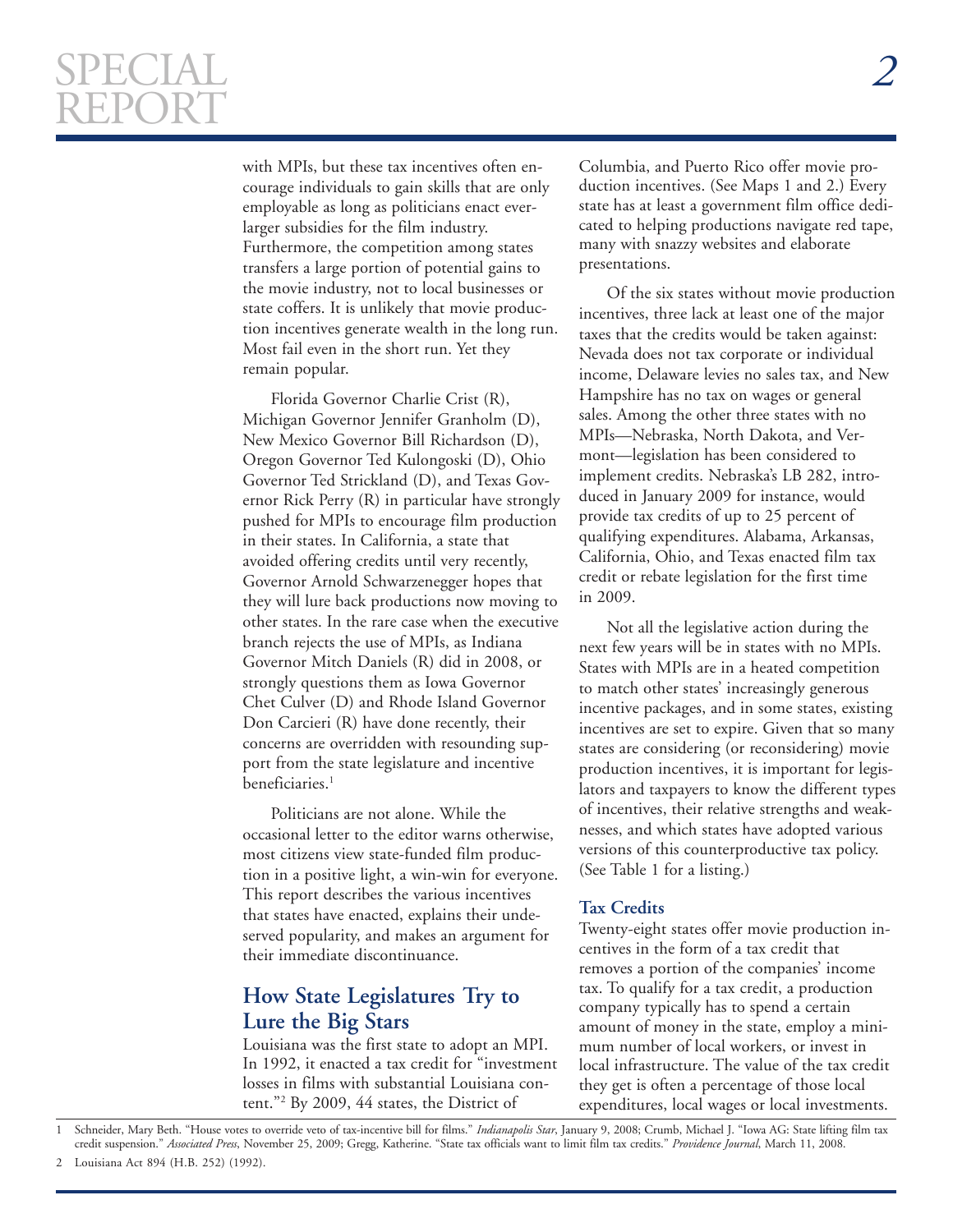# SPECIAL *3*  REPORT

 $\overline{a}$ 

### *Figure 1*

*The Spread of State Tax Credits, Cash Rebates or Grants for Movie Production Between 2002 and 2009* 





\* Minnesota's cash rebate program was repealed in 2002 but re-enacted in 2006. \*\* Virginia's film grant program was established in 2001 but not funded regularly until 2006. Source: Tax Foundation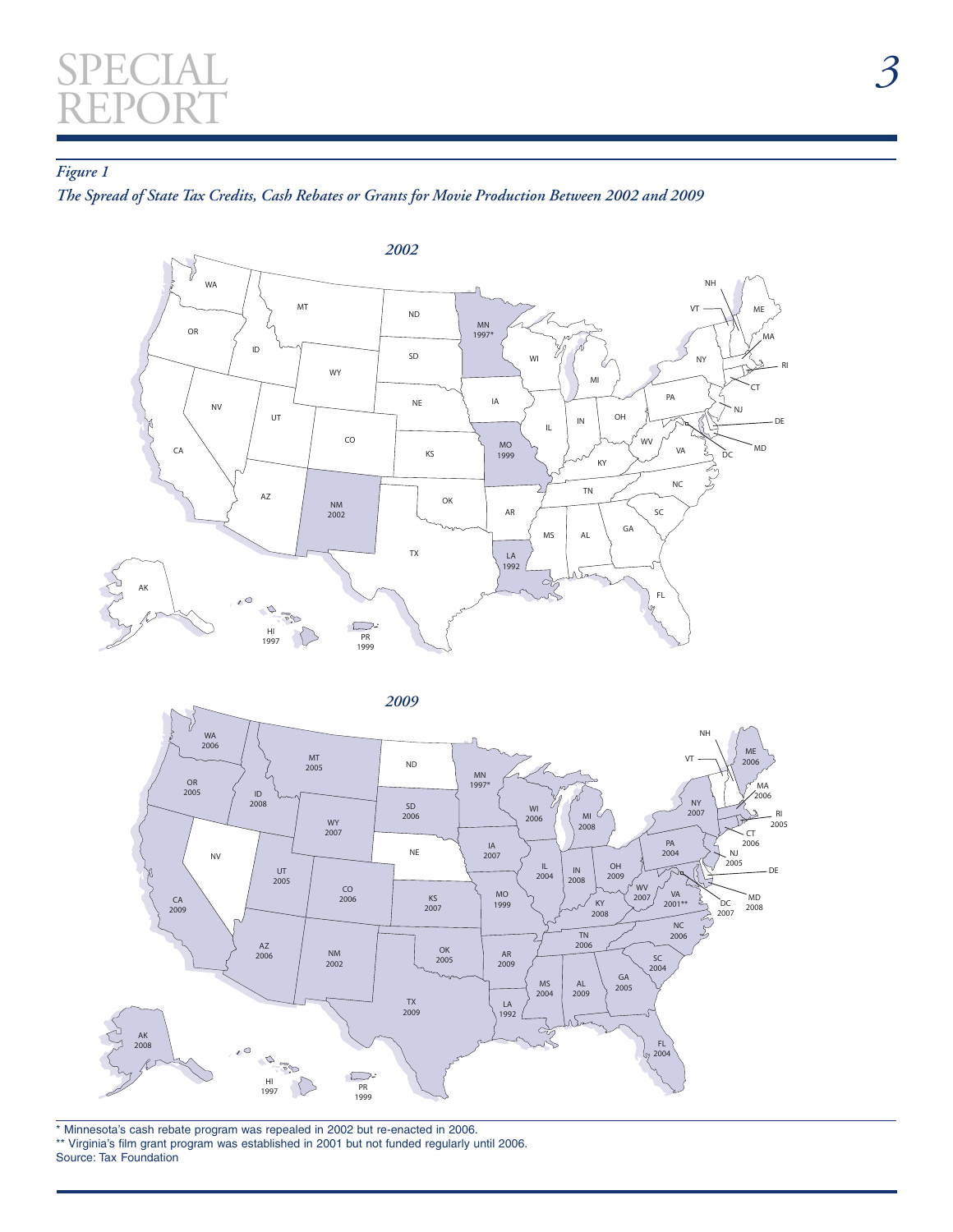### *Table 1*

### *States Offering Movie Production Incentives by Type as of December 2009*

 $\overline{a}$ 

|                                       | <b>MPIs</b>                              | <b>Tax</b><br><b>Credit</b> | Cash<br><b>Rebate</b>   | Grant          | <b>Sales Tax</b><br><b>Exemption</b> | <b>Lodging</b><br><b>Exemption</b> | <b>Fee-Free</b><br><b>Locations</b> |
|---------------------------------------|------------------------------------------|-----------------------------|-------------------------|----------------|--------------------------------------|------------------------------------|-------------------------------------|
| Alabama                               | $\boldsymbol{\mathsf{X}}$                | $\pmb{\mathsf{X}}$          |                         |                | $\boldsymbol{\mathsf{X}}$            | X                                  |                                     |
| Alaska                                | $\pmb{\times}$                           | $\mathsf X$                 |                         |                | [No Tax]                             |                                    |                                     |
| Arizona                               | X                                        | $\overline{\mathsf{x}}$     |                         |                | X                                    |                                    |                                     |
| <b>Arkansas</b>                       | $\mathsf X$                              |                             | $\mathsf{X}$            |                |                                      |                                    |                                     |
| California                            | $\mathsf{X}$                             | $\pmb{\mathsf{X}}$          |                         |                | $\mathsf{X}$                         | $\mathsf{X}$                       | $\pmb{\mathsf{X}}$                  |
| Colorado                              | $\overline{\mathsf{X}}$                  |                             | $\mathsf{X}$            |                |                                      | $\mathsf{X}$                       |                                     |
| Connecticut                           | X                                        | $\mathsf{x}$                |                         |                | $\overline{\mathsf{x}}$              | $\mathsf{X}$                       |                                     |
| <b>Delaware</b>                       |                                          |                             |                         |                | [No Tax]                             |                                    |                                     |
| Florida                               | $\boldsymbol{\mathsf{X}}$                |                             | $\mathsf{X}$            |                | $\pmb{\mathsf{X}}$                   |                                    |                                     |
| Georgia                               | $\mathsf X$                              | $\mathsf X$                 |                         |                | $\mathsf X$                          |                                    |                                     |
| Hawaii                                | $\mathsf{X}$                             | $\pmb{\mathsf{X}}$          |                         |                |                                      |                                    |                                     |
| Idaho                                 | $\mathsf X$                              |                             | $\mathsf{X}$            |                | $\mathsf{X}$                         | $\mathsf X$                        |                                     |
| <b>Illinois</b>                       | X                                        | $\pmb{\mathsf{X}}$          |                         |                |                                      | $\mathsf{X}$                       |                                     |
| Indiana                               | $\pmb{\mathsf{X}}$                       | $\mathsf X$                 |                         |                |                                      | $\mathsf{X}$                       |                                     |
| lowa *                                | X                                        | $\pmb{\mathsf{X}}$          |                         |                |                                      | $\mathsf{X}$                       | $\mathsf{X}$                        |
| <b>Kansas</b>                         | $\mathsf{X}% _{0}$                       | $\mathsf X$                 |                         |                |                                      | $\mathsf X$                        |                                     |
| Kentucky                              | $\mathsf{X}$                             | $\pmb{\mathsf{X}}$          |                         |                | $\mathsf{X}$                         | $\mathsf{X}$                       |                                     |
| Louisiana                             | $\mathsf X$                              | $\mathsf X$                 |                         |                |                                      |                                    |                                     |
| Maine**                               | $\mathsf{x}$                             |                             | $\overline{\mathsf{x}}$ |                | $\overline{\mathsf{x}}$              | $\overline{\mathsf{X}}$            | $\mathsf{x}$                        |
| Maryland                              | $\pmb{\times}$                           |                             | $\mathsf{X}$            |                | $\mathsf X$                          |                                    |                                     |
| Massachusetts                         | X                                        | $\pmb{\mathsf{X}}$          |                         |                | $\pmb{\mathsf{X}}$                   |                                    |                                     |
| Michigan                              | $\mathsf X$                              | $\mathsf{X}$                | $\mathsf{X}$            |                |                                      | $\mathsf X$                        |                                     |
| Minnesota                             | $\mathsf{X}$                             |                             | $\pmb{\mathsf{X}}$      |                | X                                    | $\pmb{\mathsf{X}}$                 |                                     |
| Mississippi                           | $\mathsf X$                              |                             | $\mathsf{X}$            |                | $\overline{\mathsf{X}}$              |                                    |                                     |
| <b>Missouri</b>                       | X                                        | $\pmb{\mathsf{X}}$          |                         |                |                                      |                                    |                                     |
| Montana                               | $\pmb{\mathsf{X}}$                       | $\overline{\mathsf{X}}$     |                         |                | [No Tax]                             | $\mathsf X$                        |                                     |
| Nebraska                              |                                          |                             |                         |                |                                      | $\mathsf{X}$                       |                                     |
| Nevada                                |                                          | [No Tax]                    |                         |                |                                      | $\mathsf{X}$                       |                                     |
| <b>New Hampshire</b>                  |                                          | [No Tax]                    |                         |                | [No Tax]                             |                                    |                                     |
| New Jersey                            | $\mathsf X$                              | $\boldsymbol{\mathsf{X}}$   |                         |                | $\boldsymbol{\mathsf{X}}$            | $\mathsf X$                        |                                     |
| <b>New Mexico</b>                     | $\mathsf{x}$                             | $\overline{\mathsf{X}}$     |                         |                | $\overline{\mathsf{x}}$              | $\overline{\mathsf{X}}$            |                                     |
| <b>New York</b>                       | $\mathsf X$                              | $\mathsf X$                 |                         |                | $\pmb{\mathsf{X}}$                   |                                    |                                     |
| North Carolina                        | X                                        | $\pmb{\mathsf{X}}$          |                         |                | $\boldsymbol{\mathsf{X}}$            | $\mathsf{X}$                       |                                     |
| <b>North Dakota</b>                   |                                          |                             |                         |                |                                      | $\mathsf X$                        |                                     |
| Ohio                                  | X                                        | $\pmb{\mathsf{X}}$          |                         |                |                                      | $\pmb{\mathsf{X}}$                 |                                     |
|                                       | $\mathsf X$                              |                             | $\mathsf X$             |                | $\overline{\mathsf{x}}$              |                                    |                                     |
| Oklahoma<br>Oregon                    | X                                        |                             | $\overline{\mathsf{x}}$ |                | [No Tax]                             | $\pmb{\mathsf{X}}$                 |                                     |
|                                       | $\mathsf X$                              | $\mathsf X$                 |                         |                |                                      | $\mathsf{X}$                       | X                                   |
| Pennsylvania                          |                                          |                             |                         |                |                                      |                                    |                                     |
| <b>Rhode Island</b><br>South Carolina | X<br>$\mathsf X$                         | $\mathsf{X}$                | $\mathsf X$             |                | $\pmb{\mathsf{X}}$                   | $\mathsf X$                        | $\mathsf{X}$                        |
|                                       |                                          |                             | $\pmb{\times}$          |                | $\pmb{\mathsf{X}}$                   | $\pmb{\mathsf{X}}$                 |                                     |
| South Dakota                          | $\boldsymbol{\mathsf{X}}$<br>$\mathsf X$ | [No Tax]                    |                         |                |                                      | $\overline{X}$                     |                                     |
| <b>Tennessee</b>                      |                                          | $\pmb{\mathsf{X}}$          |                         | $\mathsf X$    | $\mathsf X$                          |                                    |                                     |
| Texas                                 | X<br>$\mathsf{X}$                        | [No Tax]                    | X                       | X              | X<br>$\mathsf X$                     | X                                  |                                     |
| Utah                                  |                                          | $\mathsf{X}$                | $\mathsf X$             |                |                                      | $\mathsf X$                        |                                     |
| Vermont                               |                                          |                             |                         | $\mathsf{X}$   | X                                    | $\mathsf{X}$                       |                                     |
| Virginia                              | $\mathsf{X}$                             |                             |                         |                | $\mathsf X$                          | $\mathsf X$                        |                                     |
| Washington                            | $\pmb{\mathsf{X}}$                       | [No Tax]                    | $\mathsf{X}$            |                | $\pmb{\mathsf{X}}$                   | $\pmb{\mathsf{X}}$                 |                                     |
| <b>West Virginia</b>                  | $\mathsf X$                              | $\mathsf X$                 |                         |                | $\mathsf X$                          | $\mathsf{X}$                       | $\mathsf X$                         |
| Wisconsin                             | X                                        | $\overline{\mathsf{x}}$     |                         |                | $\mathsf{X}$                         |                                    |                                     |
| Wyoming                               | $\mathsf X$                              | [No Tax]                    | $\mathsf X$             |                |                                      | $\mathsf{X}$                       |                                     |
| District of Columbia                  | $\boldsymbol{\mathsf{X}}$                |                             |                         | $\mathsf X$    |                                      |                                    |                                     |
| <b>Puerto Rico</b>                    | $\mathsf X$                              | $\mathsf X$                 |                         |                |                                      | $\mathsf X$                        | $\mathsf X$                         |
| <b>TOTAL States</b>                   | 44                                       | 28                          | 17 <sup>2</sup>         | $\overline{3}$ | 28                                   | $\overline{33}$                    | $\overline{6}$                      |

\*As of November 24, 2009, Iowa has suspended new registration for incentives pending a criminal investigation into the handling of past film tax credits. \*\*Maine's wage rebate is effectively a cash rebate and is considered as such in this table. Source: Tax Foundation, Entertainment Partners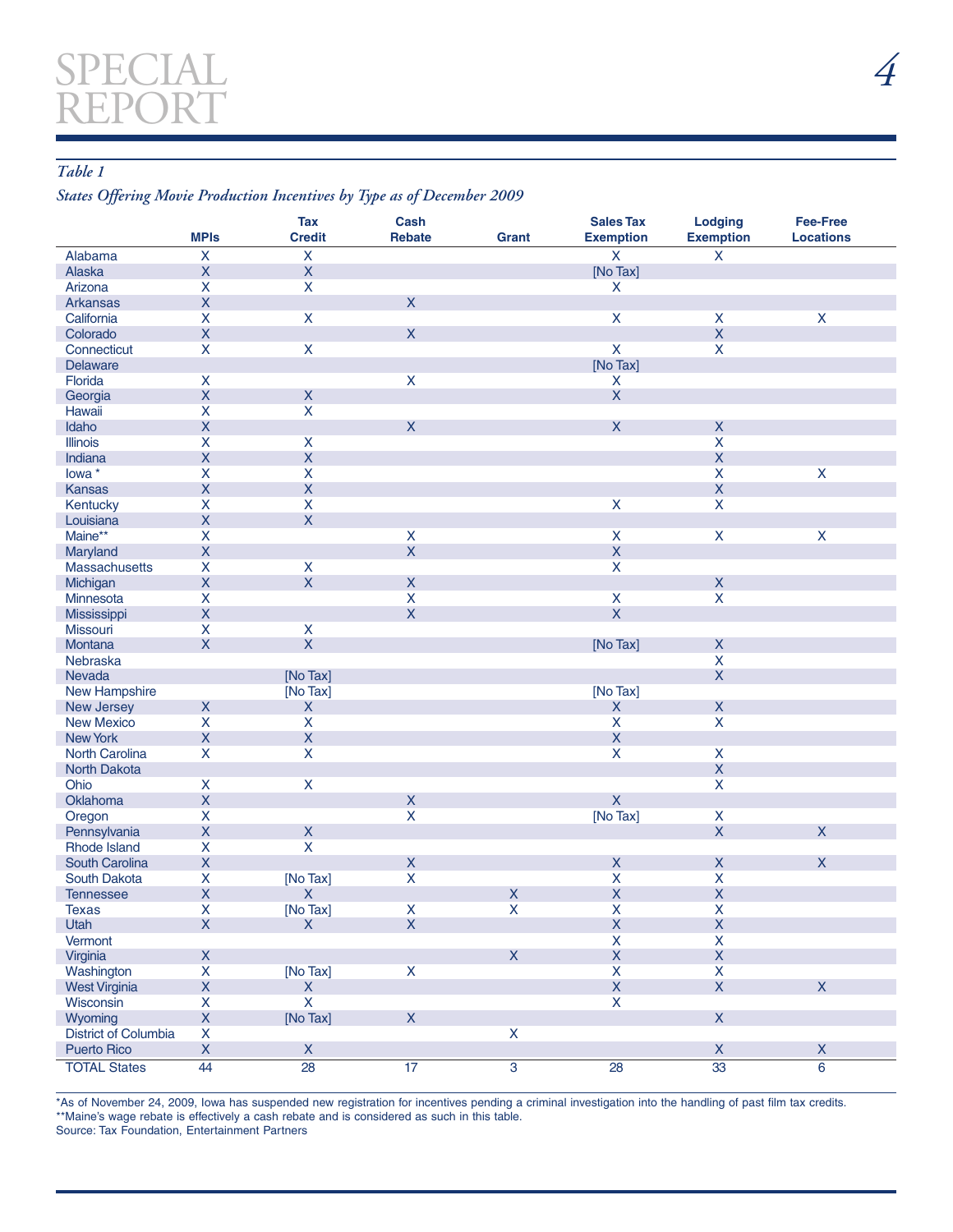Missouri, for example, offers a tax credit equal to 35 percent of eligible local production expenditures. To qualify, productions shorter than 30 minutes must spend \$50,000; longer films must spend \$100,000.

Twenty-six of the 28 states and Puerto Rico make their tax credits transferable or refundable; three states do both. (See Table 2.)

### *Table 2*

 $\overline{a}$ 

#### *Type of Tax Credit Offered by State as of December 2009*

|                                   | <b>Tax Credits</b><br><b>Transferable</b><br><b>Refundable</b> |    |  |  |  |  |
|-----------------------------------|----------------------------------------------------------------|----|--|--|--|--|
| Alabama                           |                                                                | X  |  |  |  |  |
| <b>Alaska</b>                     | X                                                              |    |  |  |  |  |
| Arizona                           | X                                                              |    |  |  |  |  |
| California*                       |                                                                |    |  |  |  |  |
| Connecticut                       | X                                                              |    |  |  |  |  |
| Georgia                           | X                                                              |    |  |  |  |  |
| <b>Hawaii</b>                     |                                                                | x  |  |  |  |  |
| <b>Illinois</b>                   | X                                                              |    |  |  |  |  |
| Indiana                           |                                                                | X  |  |  |  |  |
| lowa                              | X                                                              |    |  |  |  |  |
| <b>Kansas</b>                     |                                                                |    |  |  |  |  |
| Kentucky                          |                                                                | X  |  |  |  |  |
| Louisiana**                       | x                                                              | X  |  |  |  |  |
| Massachusetts**                   | X                                                              | X  |  |  |  |  |
| Michigan***                       | x                                                              | X  |  |  |  |  |
| <b>Missouri</b>                   | X                                                              |    |  |  |  |  |
| <b>Montana</b>                    |                                                                | x  |  |  |  |  |
| <b>New Jersey</b>                 | X                                                              |    |  |  |  |  |
| <b>New Mexico</b>                 |                                                                | X  |  |  |  |  |
| <b>New York</b>                   |                                                                | X  |  |  |  |  |
| <b>North Carolina</b>             |                                                                | X  |  |  |  |  |
| Ohio                              |                                                                | X  |  |  |  |  |
| Pennsylvania                      | X                                                              |    |  |  |  |  |
| <b>Rhode Island</b>               | X                                                              |    |  |  |  |  |
| <b>Tennessee</b>                  |                                                                | X  |  |  |  |  |
| Utah                              |                                                                | X  |  |  |  |  |
| <b>West Virginia</b>              | X                                                              |    |  |  |  |  |
| Wisconsin                         |                                                                | X  |  |  |  |  |
| <b>Puerto Rico</b>                | X                                                              |    |  |  |  |  |
| <b>TOTAL States</b>               | 14                                                             | 15 |  |  |  |  |
| (Both: 3, Neither: 2, Either: 26) |                                                                |    |  |  |  |  |

\*California allows transferable credits only for "independent films" and between affiliates

\*\*Louisiana and Massachusetts allow production companies to choose between transferring credits and refunding them. Credits are only partially refundable in both states.

\*\*\*Tax credits in Michigan are either refundable, transferable business tax credits or non-refundable, non-transferable income tax credits. The state charges a 0.5% application and redemption fee. Source: Tax Foundation, Entertainment Partners

Because the credits are so generous, their value often exceeds the movie production company's tax liability to the state. California and Kansas are the only states that offer credits but do not pay film production companies more than their tax obligation. Puerto Rico offers to pay half of the eligible credit before shooting even begins.

Brokers facilitate the sale of tax credits by the production companies, taking a cut of between 25 and 30 percent. These brokers break the credits down into smaller amounts and resell them to companies that use them like coupons on their tax returns, leaving the original production company with between 70 and 75 percent of the face value. This reduces the per-dollar effectiveness of the film tax incentives.3 Not all transferrable credits are transferred, but when they are, filmmakers receive only about three quarters of the value; the rest goes to brokers and their customers.<sup>4</sup>

Fifteen states have refundable tax credits, allowing film production companies to sell excess tax credits directly back to the state. Some states only refund a percentage of the credit's value in much the same manner as a broker. Others have let the companies get the full benefit of every credit, even though it means paying production companies with money from other taxpayers.

Louisiana, Massachusetts, and Michigan allow production companies to choose between transferring credits and cashing them in for a partial refund. Thus, the state performs the function of brokers in other states but takes a smaller cut. Companies compare the benefits and costs of transferring and refunding credits: if brokers can provide the service at a lower cost than the state, moviemakers transfer them; otherwise, they accept the partial refund.

#### **Cash Rebates**

Once states committed themselves to transferable or refundable tax credits, which pay a film production company more than its tax liability,

3 Grand, John. "Motion Picture Tax Incentives: There's No Business Like Show Business." *State Tax Notes*, March 13, 2006. 791-803.

4 This fact should not be misconstrued to suggest that brokers are not providing a valuable service. They are, in fact, making credit redemption cheaper for moviemakers. In their absence, moviemakers would use far more resources trying to locate end users in order to redeem credits. The point being made, rather, is that some portion of the credit must be used to offset the cost of redemption as opposed to encouraging production.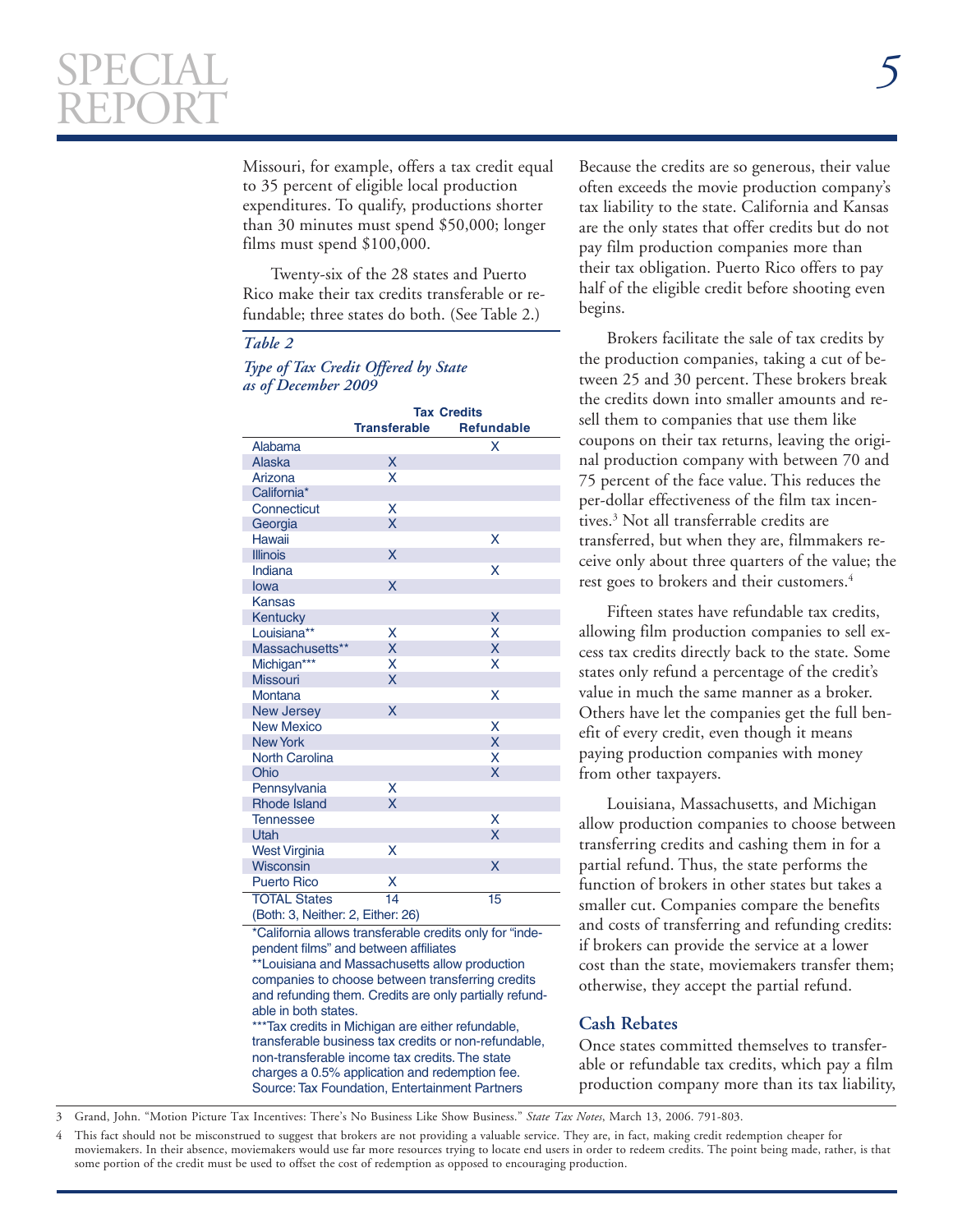# SPECIAL *6*  REPORT

 $\overline{a}$ 

the obvious question arises: Why not just give them cash? Credits and cash are economically equivalent, but cash rebates avoid the transaction cost of credits. Every dollar spent by the state is a dollar received by the film production company, cutting out brokers and making the subsidy more efficient. Eighteen states have done just that.

Cash rebates for moviemakers work exactly as one would expect: production companies are reimbursed for a portion of their qualified expenses. Just as with tax credits, the value of a rebate is often a percentage of eligible expenditures.

For example, South Carolina currently offers cash rebates valued at 20 percent of all wages paid to local actors and stunt performers for projects with over \$1 million in expenditures. Additionally, production companies can obtain rebates for 30 percent of qualifying local expenditures.

#### **Grants**

Another way to provide film production subsidies is the traditional grant. Texas, Tennessee and the District of Columbia offer grants to filmmakers. In D.C., eligible films can obtain a grant valued at the lesser of 10 percent of the qualified expenditures or 100 percent of the sales and use taxes paid to the District on qualified expenses. More generously, Texas gives grants for 5 to 15 percent of qualified expenditures or 8 to 25 percent of wages paid to local workers; an additional 2.5 to 4.25 percent is available if one quarter of filming days are spent in "underused areas." Grants in Tennessee range from 13 to 17 percent of qualifying local expenditures.

### **Miscellaneous Red Carpet Treatment**

State governments can be creative when competing to host movie productions. It is not surprising that states have gone beyond credits, cash rebates and grants. States offer filmmakers a variety of targeted and exclusive freebies, such as miscellaneous tax exemptions, fee-free locations, free use of office furniture, and

services like emergency response or traffic control at little or no cost.

#### *Exemptions from General and Selective Sales Taxes*

Thirty states offer exemption from sales tax as an incentive for filmmakers. Additionally, lodging taxes are exempt in 32 states if cast and crew members stay at hotels for a period of time greater than 30 days. Unlike sales tax exemptions, though, which are specifically targeted at film production companies, lodging exemptions are available to anyone staying in the state for more than 30 days. Nonetheless, many film office websites include the lodging exemption in the promotional material about their film production incentives.

#### *Forgiven Fees and Even Free Whitewater*

If a private organization or company wants a city or state government to stop traffic and provide police officers, they ordinarily pay fees and taxes. That is often not the case for film production companies that want to shoot on location. Almost every state has a film office that caters to the needs of moviemakers. As the Nevada Film Office boasts, tax dollars are spent to save "production hours, effort, manpower and guesswork" by scouting locations, defining and managing logistics, acting as an intergovernmental liaison, and gathering resources so that filmmakers "can stay on time and on budget."5 With seven employees and more than 600 projects a year, this can be a pricey venture; the Nevada Film Office's budget in 2009 was more than \$700,000.<sup>6</sup>

At least six states offer fee-free locations. The most unusual of these comes from West Virginia. River On Demand™ is "a complimentary service made possible by the drawdown of the Summersville Lake by the U.S. Army Corps of Engineers, Huntington District," that allows filmmakers "to choose between raging whitewater and calm water."7

While most states do not offer complex river control technology in their incentive packages, the more pedestrian fringe benefits

<sup>5</sup> Nevada Film Office. <http://www.nevadafilm.com>. Accessed June 2, 2009.

<sup>6</sup> Ryan, Cy. "1.4 million hole found in governor's budget." *Las Vegas Sun*, March 19, 2009.

<sup>7 &</sup>quot;Incentives." West Virginia Film Office. <http://www.wvfilm.com/incentives.htm>. Accessed August 2, 2008.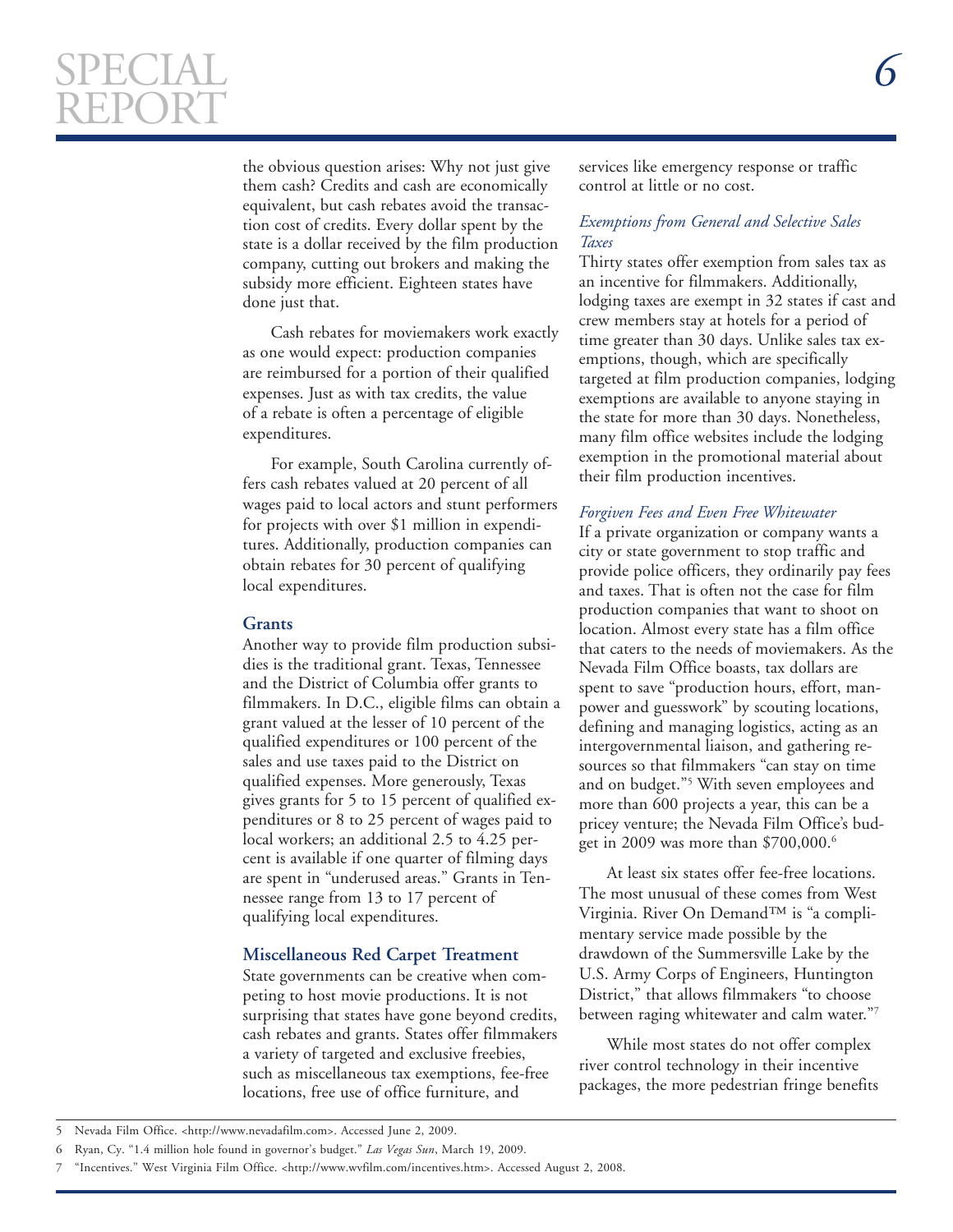# SPECIAL *7*  REPORT

 $\overline{a}$ 

that state governments have been throwing in to lure film production companies—police officers directing traffic and emergency crews on standby—unquestionably help the film's bottom line at the expense of state taxpayers. And they do so in a non-transparent manner, without the public attention that film tax credits get. Such incentives are often buried in the budgets of other departments. As a result, legislators often overlook them when debating bills. Policymakers and citizens should be aware that the final cost of movie production incentives is higher than those reported by state film offices.

# **Why Movie Production Incentives Don't Work But Are Still Popular**

When measuring the effectiveness of their tax incentive programs, most states measure job creation. When deciding how much to pay a company to move in or expand, state officials usually base their decision on how many people the company plans to hire, how high the salaries will be, how permanent the jobs are likely to be, and what product the company produces.

But a growing economy is more than just new jobs. Improving standards of living and increased wealth is achieved by increasing productivity and developing and employing new technologies, and this can occur even with a stable workforce. If fewer individuals can be more productive and achieve the same results with less labor, displaced labor then finds a new end, such as developing a product yet to be produced or discovering cost-saving technology. Merely counting added jobs, therefore, does not prove that tax incentives make a state and its residents better off.

Of course, some jobs are more glamorous than others. Hollywood epitomizes glamour. From politicians' point of view, bringing Hollywood to town is the best of all possible photo opportunities—not just a ribbon-cutting to announce new job creation but a ribbon-cutting with a movie or TV star.

#### **Boosting Economic Development**

Every state has one or more government departments devoted to economic development. Their mission is to market the state's advantages to multi-state businesses, hoping those firms will expand or build new operations in state.

Many state economic development offices go beyond mere marketing and red-tape cutting to offering specialized incentive packages. When a company shows interest, the negotiation begins. The economic development office works with state and local officials to craft a package of incentives to reward the firm, which may include free road construction and other infrastructure, exclusive and expedited permitting and zoning, and of course, tax incentives. The firms play coy, solicit bids from other states, and eventually pick a "winner" where they will locate or relocate a facility. Economic development officials boast that they helped their state secure the new jobs.

Politicians correctly note that the motion picture industry is a lucrative one. According to Job Bank USA, a typical camera operator earns between \$22,640 and \$56,400 a year. Film and video editors average a little more: their median annual earnings in 2004 were \$44,711.<sup>8</sup> To be sure, film productions require a large staff: hair and makeup artists, production assistants, grips, gaffers, audio technicians, boom operators, and extras—just to name a few. Many of these positions pay quite well. And politicians can gain favor with voters if they appear to be bringing good jobs to their state.

#### *Creating Jobs, Shifting Jobs*

The scenario, as politicians describe it, is rosy for individuals and businesses. Newly employed film production workers will spend their wages at the local supermarket, restaurant and gas station. These businesses will then be able to expand their production, meeting the new demand. In the end, the wealth generated by job growth is expected to multiply throughout the community. Also, film production

<sup>&</sup>quot;Salary, Wages, Pay: Television, Video, and Motion Picture Camera Operators and Editors." *Job Bank USA*. <http://www.jobbankusa.com>. Accessed August 1, 2008. 8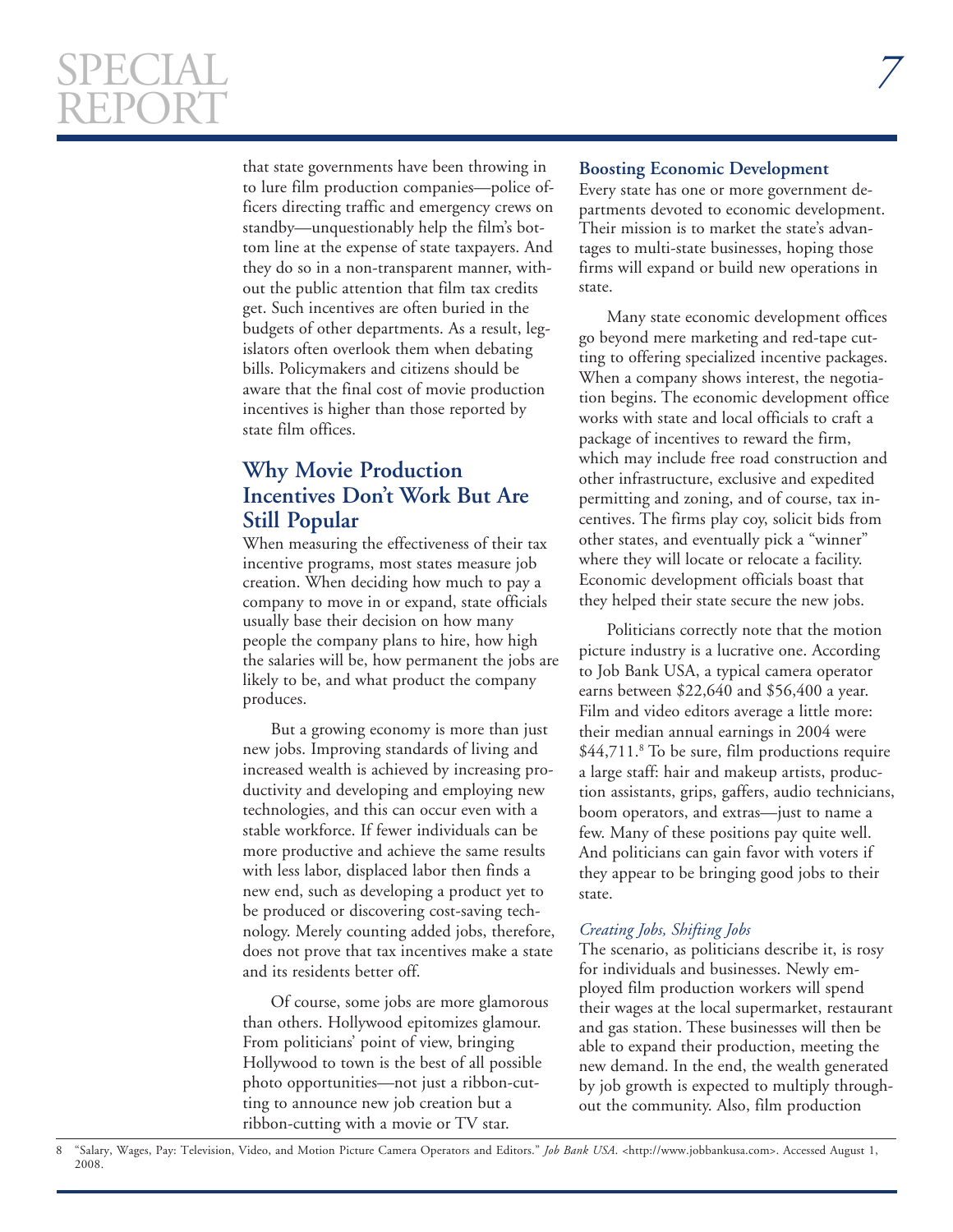companies will buy locally to qualify for tax credits, helping existing in-state firms grow their business and expand employment.

While the imagery associated with putting the unemployed to work is quite compelling, the reality of the situation is somewhat different. Most film production jobs are filled by out-of-state residents specializing in particular areas of audio or visual production.<sup>9</sup> Additionally, producing a film is a relatively short-term venture in comparison to other investment projects. Since most of these positions are not permanent, "workers are left unemployed" after the production ends unless a steady stream of films is present. $10$ 

In many cases, therefore, state officials are creating temporary positions with limited options for upward mobility. Of course, those visitors pay for lodging, spend their wages, and generally contribute to the economy, but that isn't the sort of economic benefit that ordinarily makes a compelling case for a massive tax subsidy.

When evaluating job creation, legislators should acknowledge that some jobs might be destroyed in the creation of film production jobs. A hairstylist might go from serving the public to crimping and curling on film sets. Earnings might be higher on the film set, and that's a plus, but it's one job shifted, not one just created. If some of the jobs "created" by film tax incentives are offset by jobs lost elsewhere in the state—that is, if some are just shifts in production to the movie industry from another sector—job creation estimates will be skewed. If tax incentives merely allow those already employed to upgrade to a better job, the real gains from job creation are much lower than boosters suggest.<sup>11</sup>

#### *Empty Rhetoric on Economic Benefits*

When it comes to evaluating whether MPIs increase wealth in state, studies are often lacking.12 Even when studies are available, though, estimates are typically fanciful.

Consider the 11 "facts" offered by the Alabama Film Office in support of MPI legislation.<sup>13</sup> Five of the facts point to the supposed successes in Louisiana. Two note that Alabama has less generous incentives and a smaller film industry than other states. Two suggest the film industry is growing. And two make unsupported claims such as, "With the right incentives, Alabama's Entertainment industry will create high-quality, high paying jobs and the fiscal impact can be beneficial to the State economy." Key phrases like "highpaying" and "high-quality" are vague and subjective, as is what constitutes the "right incentives." The only "supporting facts" backed up by policy studies—or any source for that matter—are those documenting the Louisiana experience.<sup>14</sup>

If the heart of the argument for film credits in states like Alabama is the perceived success of Louisiana, it is a weak argument indeed. For one, Alabama is not Louisiana; known and unknown factors contributing to success in Louisiana may be lacking in other states. Second, late adopters overestimate results by using figures from early-adopting states, as if the 30th state to do something will reap as many benefits as the first. The policy environment has changed substantially since Louisiana enacted MPI legislation, and states now face intense incentive-driven competition from other states. Asserting that Alabama will experience similar results without controlling for the new policy environment is irresponsible. Third, and most damaging to the case for

<sup>9</sup> Some states require a specific percentage of those employed in the production of the film to be residents of the state granting the credit. To our knowledge, there is no information available on how this affects where moviemakers and production crewmembers choose to live.

<sup>10</sup> Grand (2006).

<sup>11</sup> Bartik, Timothy J. 1994. "Jobs, Productivity, and local development: What implications does economic research have for the role of government?" *National Tax Journal* 47 (4): 847-861.

<sup>12</sup> Hinkley, Sarah and Fiona Hsu with Greg LeRoy and Katie Tallman. 2000. "Minding the Candy Store: State Audits of Economic Development" Good Jobs First. Institute on Taxation and Economic Policy.

<sup>13 &</sup>quot;Alabama Entertainment Industry Incentive Act of 2009 Highlights." *Alabama Development Office*. <http://www.ado.alabama.gov/content/media/publications/ filmoffice/AEIIA%2008%20Highlights%20V3%20PDF%20031308.pdf>. Accessed October 1, 2009.

<sup>14 &</sup>quot;Supporting Points for Film Legislation." *Alabama Film Office*. <http://www.alabamafilm.org/AEIIA%202008%20Highlights%20V5%20031908.pdf>. Accessed August 5, 2008.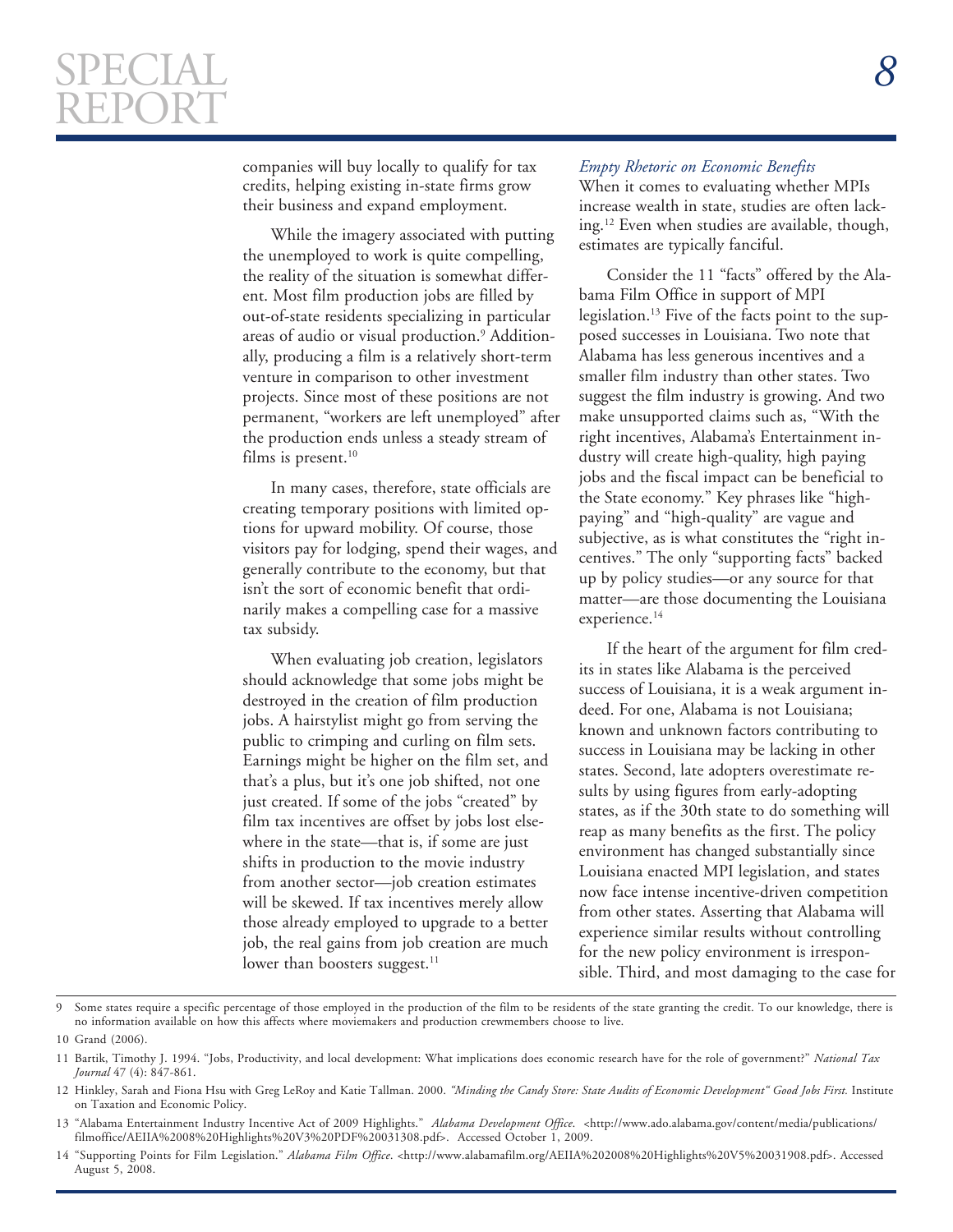#### **Iowa Film Tax Credit Scandal: A Warning for Other States**  *By Joe Kristan, CPA, Des Moines, Iowa*

 $\overline{a}$ 

In 2007, Iowa began offering a 25% credit for film investors and a 25% credit for production companies—both transferable, both uncapped—for money spent in Iowa to make movies. In addition, service providers were exempted from income taxes and sales taxes on qualified film production. This unlimited subsidy to the film industry was amazingly uncontroversial; only 3 out of 150 legislators voted "no."

The state film office—really one guy, Thomas Wheeler—promoted this as "halfprice filmmaking." As one of the most generous state film subsidies, it attracted lots of interest. The eagerness of the film people to take free money prompted the state officials to declare the program a success. Newspaper articles and stories talked about all the stars visiting, all of the wonderful parties and fabulous restaurant meals crews were buying, and the wonderful business hipster t-shirt shops were doing.

But just as the parties were getting good, Iowa's tax revenues collapsed. In April 2009 the legislature enacted a cap on certain tax credits, including the film credit, effective for the fiscal year beginning July 1; the Department of Economic Development (DED) limited the film credits to \$50 million. This led to a rush of applications, with films potentially generating \$363 million in credits getting them in under the wire. This would be about 6% of Iowa's \$6 billion annual budget.

Over the summer of 2009, state officials quietly began to look closely at "halfprice filmmaking," using an outside auditor (the administration and the state auditor are from different parties, so the administration didn't want him involved). At 4:56 p.m. on a Friday in September, Governor Culver announced the resignation of the DED director and made the first public disclosure of a scandal:

- A Mercedes and a Range Rover were purchased for producers to keep with film credit funds.
- Not a single film's expenses were adequately documented. Only two of 18 even submitted receipts.
- Contracts were amended to increase credits after approval.
- Large payments were made to relatives of filmmakers with credit funds.
- Payments were made outside of Iowa, when only payments in Iowa qualified.

Wheeler was fired and a criminal investigation opened. The AG's office said the credits were being granted based on a misreading of Iowa law. The credit was suspended, leaving productions in limbo. After the state lost a lawsuit, though, the credit program was re-opened on a limited basis.

The outside auditor's report described a film office in chaos, with fragmentary records, no support staff, and almost no documentation to support the giveaway that could amount to \$121 per Iowan. Credits were claimed for non-cash expenses such as "consideration" for having your name in the credits, and even for the costs of brokering the credits. They were also issued in advance of expenses. Strawman Iowa LLCs were used to claim credits for non-Iowa expenses.

The scandal has led to the appointment of a committee to review Iowa's 30-odd economic development tax credits and public demands to increase oversight of the film tax credit program in particular. Officials and citizens in other states should also consider such steps, since the problems with Iowa's tax credit program could easily be found in other states.

MPIs, several in-depth studies of Louisiana's film credits show them to have failed the state's economy.15

MPIs are certainly generating wealth for one group of citizens: the movie industry. According to Ellis and Rogers, "The nature of competition forces [the locality] to give the firm, in the form of incentives, *all* of the benefit of the firm being in the locality."16 While further empirical research is necessary to solidify a claim this strong, it is reasonable to assume most of the benefits that states compete for and claim as trophies are actually captured by the movie industry.

To some extent, evaluating the wealth generated by MPIs depends on which level of government one is observing. From a national perspective, even boosters would probably admit that little if any wealth is created by these programs. Jobs created in New Mexico are offset by those destroyed in California. Rather than creating wealth, MPIs just shift production from one state to another.

Short-sighted state officials may not be expected to worry too much about neighboring states' job counts, but what goes around comes around. By committing tax dollars and state effort into securing film jobs, state officials miss the chance to use those resources instead for lowering tax burdens for all industries. Because MPIs are a field crowded with state competitors, committing huge resources may have little payoff.

Officials should acknowledge that moving 100 jobs from one state to another does nothing for the nation's economy except enrich the film industry at the expense of other state taxpayers.

#### *Misusing the Multiplier*

How can one industry's economic development be compared to another's? Economists use multipliers to measure the differing economic impact of growth in various industries. The

15 Albrecht, Greg. March, 2005. "Film and Video Tax Incentives: Estimated Economic and Fiscal Impacts." *Louisiana Legislative Fiscal Office*; and Perilloux, Gary. June, 2009. "Some want to up production credit to compete with other states." 2theadvocate.com. <http://www.2theadvocate.com/news/business/ 47113387.html>. Accessed October 1, 2009.

<sup>16</sup> Ellis, Stephen and Cynthia Rogers. 2000. "Local economic development as a prisoners' dilemma: The role of business climate." *Review of Regional Studies* 30  $(3):315-\overline{3}30.$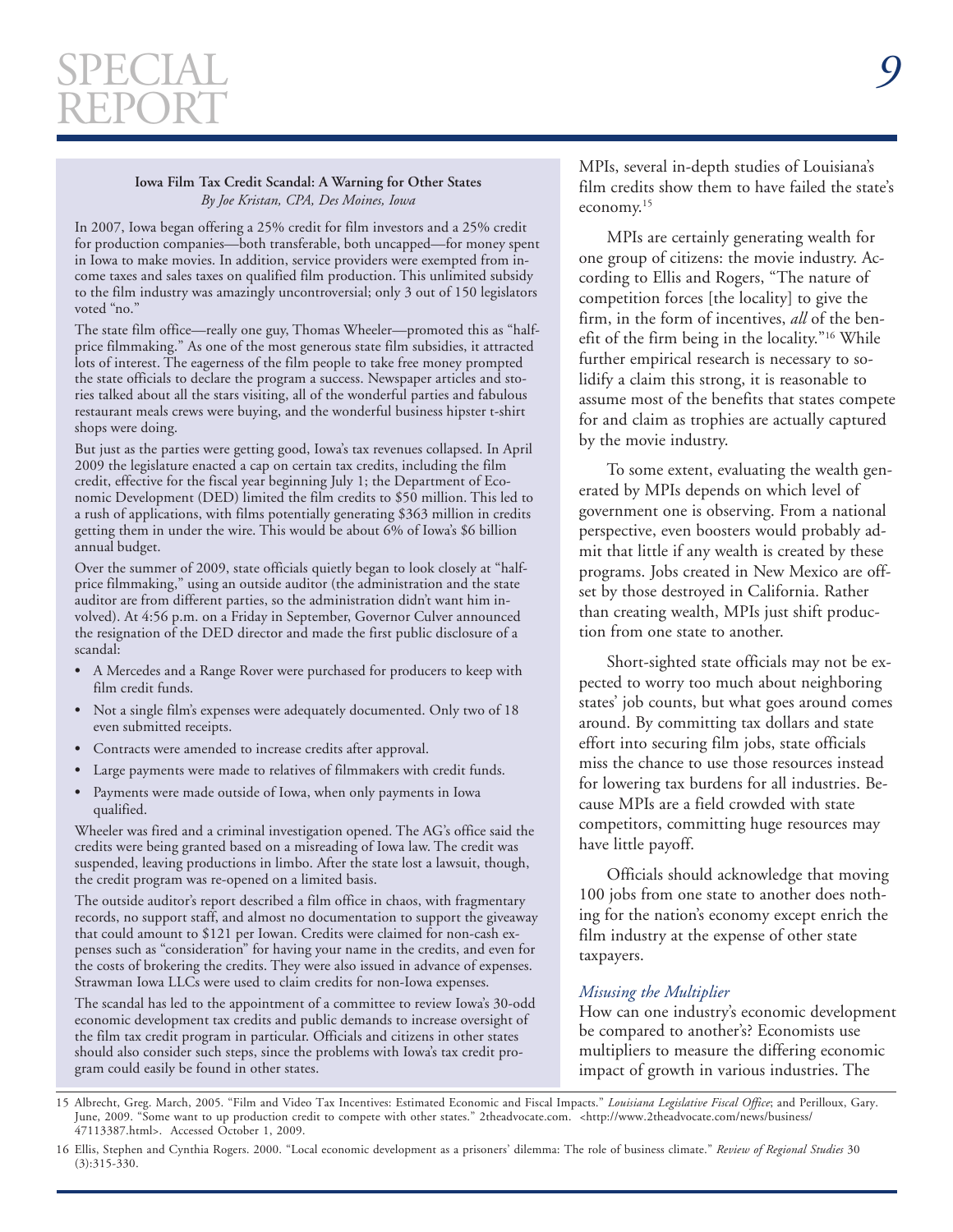$\overline{a}$ 

basic idea is that a dollar of spending generates the state have prompted developers to overinadditional demand within a region or locality. Industries whose purchases cycle back through the local economy have a higher multiplier. On the other hand, expenditures made outside the locality are considered a "leakage" and do not contribute to the multiplier effect. If a government gives \$1 million to a company whose activity results in \$2 million in output during a given time period, the multiplier is 2.0.

Admittedly, the multiplier gives no thought to any activity outside of the local economy. Despite this limitation, the multiplier of each industry is an important measure for state and local governments as they determine the most effective ways they can spend the taxes they have already collected.

By this measure, movie production offers little economic bang for the taxpayer's buck when compared to other industries. Film production has an economic impact multiplier of 1.92. This is only slightly larger than a new hotel, 1.91, and much less than automotive manufacturing, 2.25, and nuclear power plants, 2.51. So while South Carolina officials boast that their incentives program generated \$2.38 in economic activity for every dollar spent in 2006 and 2007, this is less impressive when one realizes that many other industries achieve larger multipliers with invested funds.<sup>17</sup>

It is undisputed that some states have built a large movie industry by offering MPIs. Louisiana had only two film productions before ramping up incentives in 2002, but now 60 projects are underway.18 However, there is also evidence that MPIs encourage entrepreneurs to act haphazardly. A recent study conducted for Louisiana Economic Development by Chicago-based Economic Research Associates states, "An additional 15 sound stages in Louisiana could be supported over the next 10 years."19 The economic incentives offered by

vest in sound stages relative to other things. Seven new developments underway when the study was released would add 32 more sound stages to the state. Assuming development proceeds as planned, the tax system will subsidize the creation of 17 sound stages beyond that which the state will need or be able to support.

The flood of dollars from MPIs can induce spending on what would otherwise be considered a poor investment. At an estimated \$150 million, *The Curious Case of Benjamin Button*  was deemed "too risky" by industry giants Paramount and Warner Bros. Nonetheless, lobbying efforts and film incentives eventually landed the film in Louisiana.<sup>20</sup> This might be chalked up as a success if one assumes government officials possess sufficient knowledge to pick winners and losers. But they don't. Even though this particular film turned out to be profitable, that may not be the case next time. Capitalism operates with risk and reward, of course, but here much of the risk is borne by the taxpayer.

#### *State Pride, Tourism, and Censorship*

State pride is no doubt a big motivator for the adoption of MPIs by legislators. Seeing the picturesque Rocky Mountains on the silver screen pleases Colorado residents, and bustling city streets in full-color, high definition reinforces the Big Apple culture. And it can be disenchanting to see a movie that is set in your state but shot elsewhere. In signing a bill boosting his state's film tax incentives in 2004, then-Governor of Illinois Rod Blagojevich noted that the 2002 musical film *Chicago* was shot in Toronto.<sup>21</sup> A major reason for the reenactment of Minnesota's film cash rebate program was the out-of-state filming of *Leatherheads*, *Juno*, and *Gran Torino*, all set or originally set in Minnesota. Louisiana's first-inthe-nation film tax credit was explicitly to support films highlighting Louisiana.

17 Hefner, Frank. "Impact Analysis for Film Production in South Carolina." *S.C. Coordinating Council for Economic Development*, April 29, 2008.

<sup>18</sup> Hamilton, Gaye. "Business Incentives: Attracting Arts and Entertainment Industries." *National Conference of State Legislatures 34th Annual Legislative Summit*, New Orleans. July 22, 2008.

<sup>19 &</sup>quot;Trends in Film, Music, and Digital Media." 2006. *Economic Research Associates*. Louisiana Economic Development. <http://www.louisianaforward.com/uploads/ pdf/ERA%20Trends%20Paper.pdf>.

<sup>20</sup> Perilloux, Gary. "State film industry growing." *The Advocate*. March 7, 2007.

<sup>21</sup> Chase, John. "Illinois Governor Approves 25 Percent Tax Credit for Filmmakers." *Chicago Tribune*, August 19, 2003.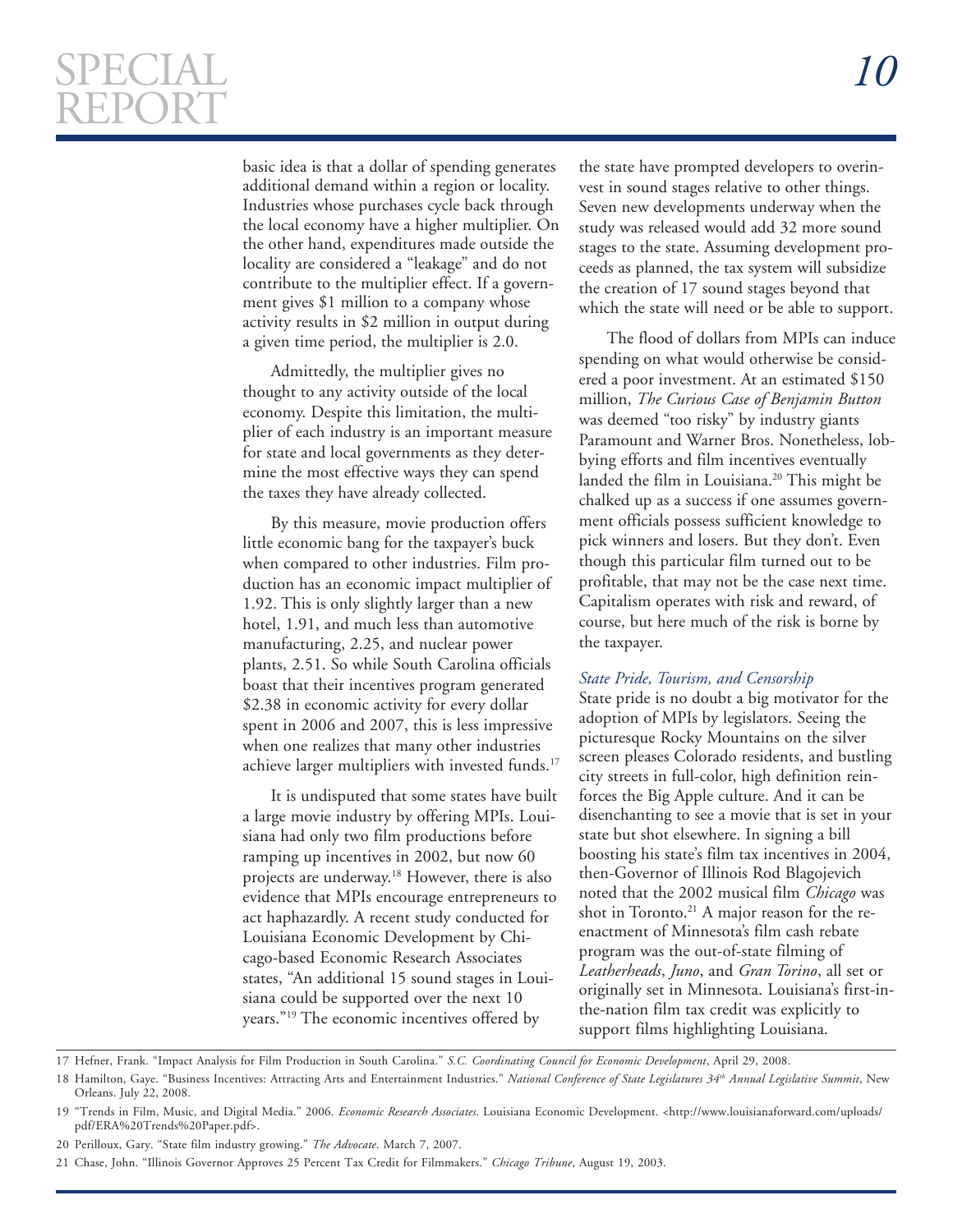$\overline{a}$ 

Travel and tourism departments view movies as a type of "free advertisement" which help "shape perceptions about the state."22 Increased tourism, of course, can lead to increased tax revenue from sales and hotel taxes and provide a boost to local economic activity. But while tourism is expected to be positively correlated with movie productions, there is no reasonor evidence—that this correlation is very large or powerful. Consider State Senator LeRoy Louden's observation of *About Schmidt's* role in Nebraska tourism as recorded by Leslie Reed:

"That one with that old guy touring across the United States in his RV… it showed the archway over Interstate 80 at Kearney," Louden said. "That was national, worldwide recognition for that archway and it didn't make a nickel's worth of difference." 23

Although Louden's remarks are not a substitute for future research, it does suggest the burden of proof falls on those making claims that movie productions lead to a booming tourism industry. While some tourism might result, one should certainly ask, "How much?" and "At what cost?"

State pride is commendable but it is wishful thinking that places like Lansing, Michigan will become the next Hollywood. However, that's what a series of TV spots pushed by Governor Jennifer Granholm (and starring actor Jeff Daniels) describe as happening if the struggling state keeps its film tax incentive program. Lured by film production credits, the argument goes, the rich and famous will flock to Michigan, boosting the state's economy and image in a single effort. The probability of such a transformation actually occurring is extremely small, but the dreams of Tinsel Town can die hard for citizens and statesmen.

In addition to the dollar value of tax credits and other giveaways, there is a hidden cost

to providing movie production incentives. States using MPIs to generate "free advertisement" for travel and tourism departments often include a stipulation in their production incentives package: filmmakers must portray the state in a positive light.

In Hawaii, for example, films using "Hawaiian terminology in the title" and promoting "Hawaiian scenery, culture, or products" are eligible for 33 percent more funding than similar films that do not. $24$  Along the same lines, Nebraska State Senator Chris Langemeier expressed concern in debate that, as one reporter recalls, "Unscrupulous out-of-state filmmakers might collect Nebraska tax incentives and then give a poor portrait of the state."25

New Mexico takes it one step further. Films receiving the MPAA's "R" rating are only eligible for credits if deemed "acceptable" by the Private Equity Investment Advisory Committee—a reviewing board composed of the State Investment Officer and four members appointed by the Governor. Films must also not be "harmful to children" or "likely to outrage any of New Mexico's various cultural communities."26 In Canada, only films deemed to be "sufficiently Canadian" are eligible for public funding, which has opened the door for the Ministry of Heritage to push for further restrictions on violent or suggestive films.<sup>27</sup>

Requiring films to pass a sensitivity test before being granted a credit subsidizes government-approved opinion with taxpayer dollars. Insisting that films portray a state positively is tantamount to discouraging films that expose corruption or advocate for change in a state. The cost, then, of so-called "free advertisement" for travel and tourism departments is some degree of censorship.

22 Grand (2006).

25 Reed (2008).

<sup>23</sup> Reed, Leslie. "Tax Incentives for Films Get Mixed Reviews." *Omaha World-Herald*, January 31, 2008.

<sup>24</sup> Grand (2006).

<sup>26</sup> Propp, Wren. "State Council Keeps Movie Money Clean." *Albuquerque Journal*, May 25, 2003.

<sup>27</sup> Henchman, Joseph. "Canada Proposes Expanding Censorship for Film Tax Credit Recipients," *Tax Foundation Tax Policy Blog*, June 6, 2008, <http://www.taxfoundation.org/blog/show/23263.html>.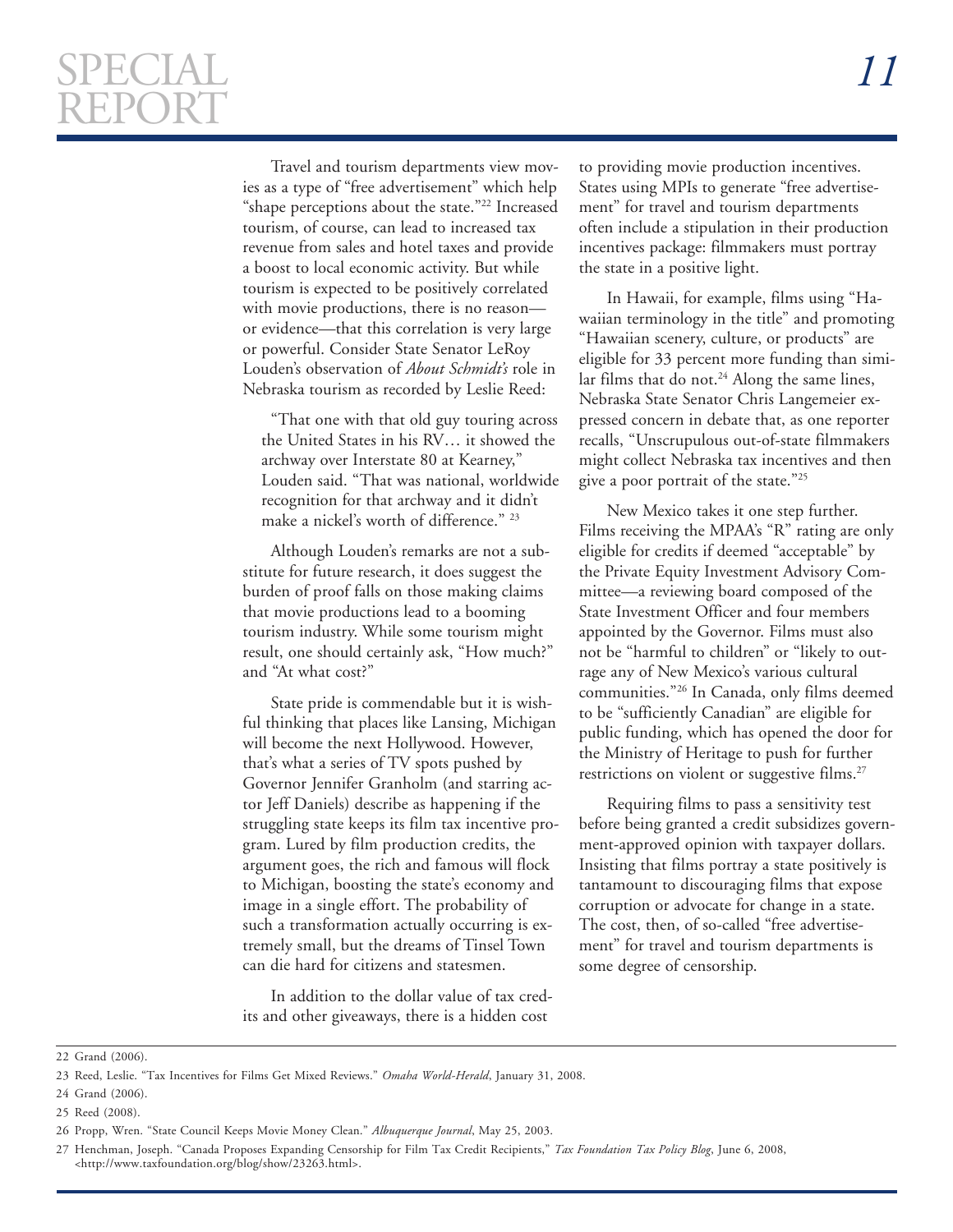# **Raising Tax Revenue and "Paying for Itself"**

Champions of MPIs and other tax incentives are often not content to claim that the economic activity of an incoming firm will create jobs or benefit the economy in general. They also claim that despite exceedingly generous tax subsidies, MPIs will raise tax revenue. State lawmakers reason that when the film production company sees the incentive package and agrees to operate in that state, any tax revenue generated by their activity only occurs because of the incentives.

Therefore, even if the entire corporate tax liability of a film production company is zeroed out by tax credits, ancillary taxes might save the day. Those would include state income taxes paid by employees, property taxes paid on in-state production and post-production facilities, local and state sales and use taxes, and any other means of generating revenue not covered by tax credits.

For example, assume the motion picture industry in a state spends \$10 million a year, with that money multiplying into economic activity worth \$20 million, and taxes on that activity generate \$4 million a year in tax revenue. If the state then offers \$5 million in film tax incentives, it might see ancillary activity boosted to \$30 million and tax revenue on that activity rise to \$6 million. States facing that result will typically report that \$5 million in credits "created" \$30 million in economic activity and \$6 million in tax revenue, making it sound like a no-brainer. But much of that activity and revenue pre-existed the credits.

Unpleasantly surprising to lawmakers, studies find that states lose money by offering tax credits for film production. A 2008 study prepared by Dr. Frank Hefner, Director of the Office of Economic Analysis at the College of Charleston, for the South Carolina Coordinating Council for Economic Development, found that film incentives returned 19 cents in taxes for each dollar paid out in rebates.<sup>28</sup>

Therefore, the South Carolina film credits scheme generated a net loss in revenues equal to 81 percent of expenditures on rebates.

This confirms the 2005 findings of Greg Albrecht, Chief Economist at the Louisiana Legislative Fiscal Office. Albrecht claims, "The State may expect to recoup 16-18 percent of the tax revenue it obligates to the [movie production incentives] program."<sup>29</sup> His estimate suggests Louisiana, like South Carolina, is losing around 83 cents of each dollar it shells out in incentives.

It should be noted that Louisiana and South Carolina have been two of the most ambitious states offering MPIs. That these states were unable to generate sufficient economic activity to break even with generous incentive packages should raise serious doubts for other states.

A 2009 report by the Pennsylvania Legislative Budget and Finance Committee looking at that state's \$75 million film tax credit and grant program estimated that the state loses \$58.2 million on the program.<sup>30</sup> If one assumes, however, that all film activity and related industries in Pennsylvania (some \$500 million worth) would disappear if the credit were repealed, there is a "net fiscal gain" of a modest \$4.5 million. The authors of the study strongly suggest, therefore, that the credit "pays for itself" even though the amount is modest even under generous assumptions, and even though much of the \$500 million worth of "film-related activity" would exist without the credit.

There are two main reasons for this disappointing revenue picture, and why targeted film tax credits fail to expand economic activity the way general tax reductions do. For some film productions, states are paying companies to do what they would have done anyway. There is a roughly finite number of big studio productions in the United States each year, and movies would have to be shot somewhere even if there were no movie production incentives.

28 Hefner, Frank. (2008).

<sup>29</sup> Albrecht, Greg. "Film and Video Tax Incentives: Estimated Economic and Fiscal Analysis." *Legislative Fiscal Office*, March 2005.

<sup>30 &</sup>lt;http://lbfc.legis.state.pa.us/reports/2009/35.PDF>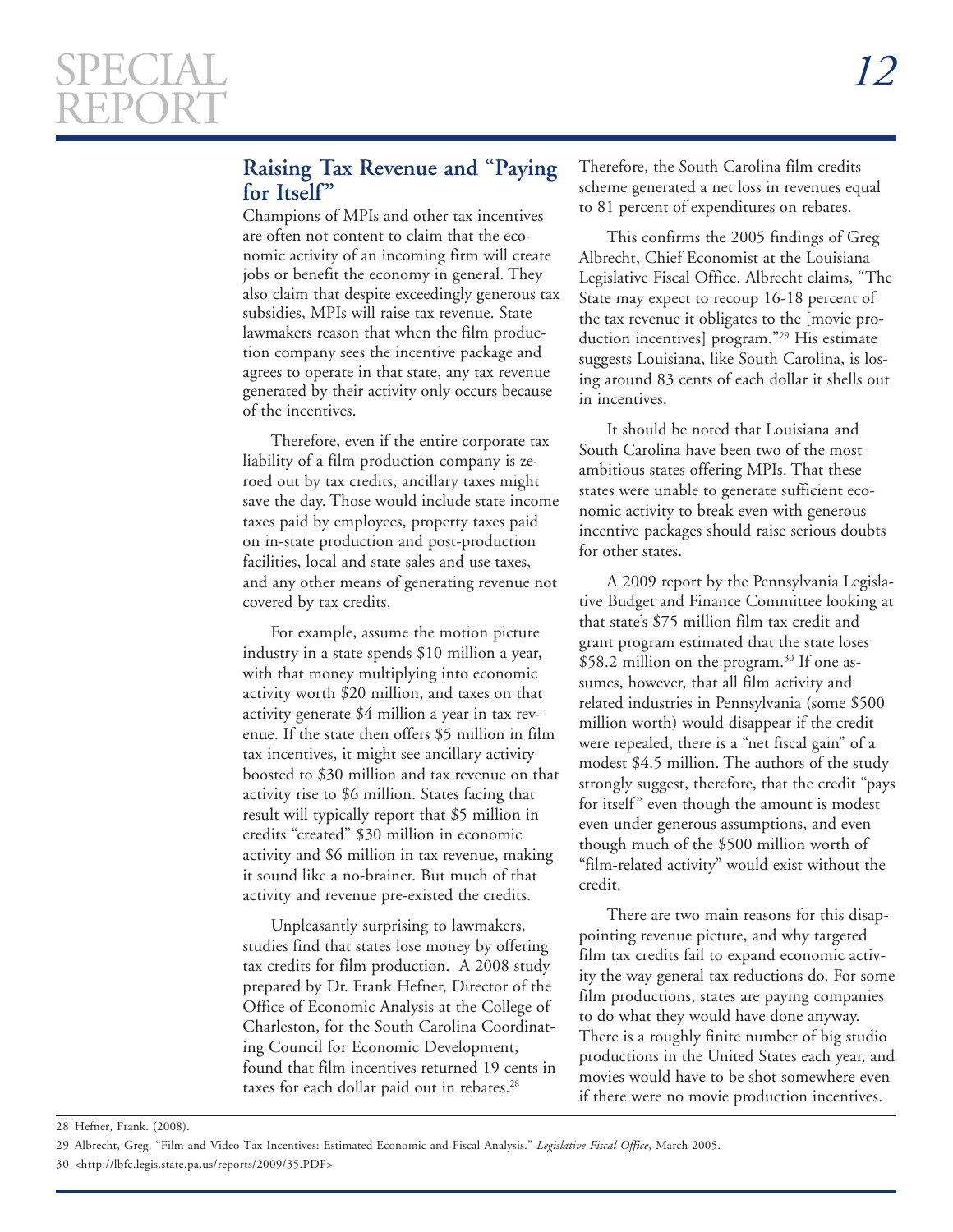$\overline{a}$ 

Unfortunately, it is impossible to determine in advance which ventures will depend on incentives and to what degree. So in some cases, legislators are offering unnecessary incentives. When state legislatures produce tax revenue estimates of film production activity, however, they necessarily assume that no films would be made in the absence of incentives.

Second, ancillary taxes are insufficient to cover the cost of incentives because film productions are exempt from many of them. For example, a major ancillary tax is the general sales tax. As long as a film production company is on location, much of what it will buy is from local vendors. However, only 11 of the 44 states offering tax credits, grants or cash rebates collect sales and use taxes for film production expenses.<sup>31</sup> That leaves 29 states without an important way to recoup revenue lost to the corporate credit. With few remaining sources of revenue, states end up in the red.

# **The Political Approach to Local Economy**

Boosting the economy is a top priority to many politicians, and one might wonder why such "boosting" is always needed. Stephen Walters and Louis Miserendino claim that economic development projects—from building sports stadiums to handing out incentives packages—are typically an attempt to "make up for absent private investment flows." Ironically, they find that poor policy is the primary reason for capital flight.<sup>32</sup>

Politicians in states with poor tax climates—excessive taxes on sales, income and property—and burdensome business regulations face declining tax revenues and economic activity as private investment flees. In response, they dole out incentives packages that exempt select projects from the unattractive policies and encourage development for specific firms.

Of course, funding these new efforts requires further tax increases, which, in turn, discourage further investment. This accelerated decline is then used to justify further incentives and tax increases to fund them.

Rather than addressing the underlying problem and encouraging growth and development primarily by reducing tax burdens across the board and removing cumbersome regulations, which is politically challenging, politicians focus on what's easy: industry-specific incentives. In fact, Calcagno and Hefner conclude, "[I]t is rational for politicians to target firms with [direct financial incentives] regardless of economic benefit."33 This implies that from a political perspective, economic development is secondary at best and confirms Ellis and Rogers in their conclusion that political motivations can negatively affect local economic development.<sup>34</sup>

Economic development by targeted tax incentives rather than by a low and neutral tax system allows politicians to direct resources to special interest groups and take credit for development, even though it is less than what might have occurred otherwise. The alternative, which is to correct poor tax policies that deter economic activity, decentralizes the process and leaves development decisions to entrepreneurs.

Walters and Miserendino describe what is lost when officials choose to keep a broken tax system and pursue targeted incentives:

Imagine the creative energy that would have been unleashed if, for the last half– century, entrepreneurs knew that the city tax collector would not confiscate the value they would create in turning around a decaying neighborhood with new shops or condos. Imagine the infusions of capital that would have occurred if every

34 Ellis and Rogers (2000).

<sup>31</sup> Other potential ancillary taxes are similarly negated by particular incentives packages.

<sup>32</sup> Walters, Stephen J.K. and Louis Miserendino. "Baltimore's Flawed Renaissance: The Failure of Plan-Control-Subsidize Redevelopment." *Perspectives on Eminent Domain Abuse*, Volume 3. Institute for Justice. June 2008.

<sup>33</sup> Hefner, Frank and Peter T. Calcagno. 2007. "State Targeting of Business Investment: Does Targeting Increase Corporate Tax Revenue?" *Regional Analysis and Policy*, 37 (2): 90-102.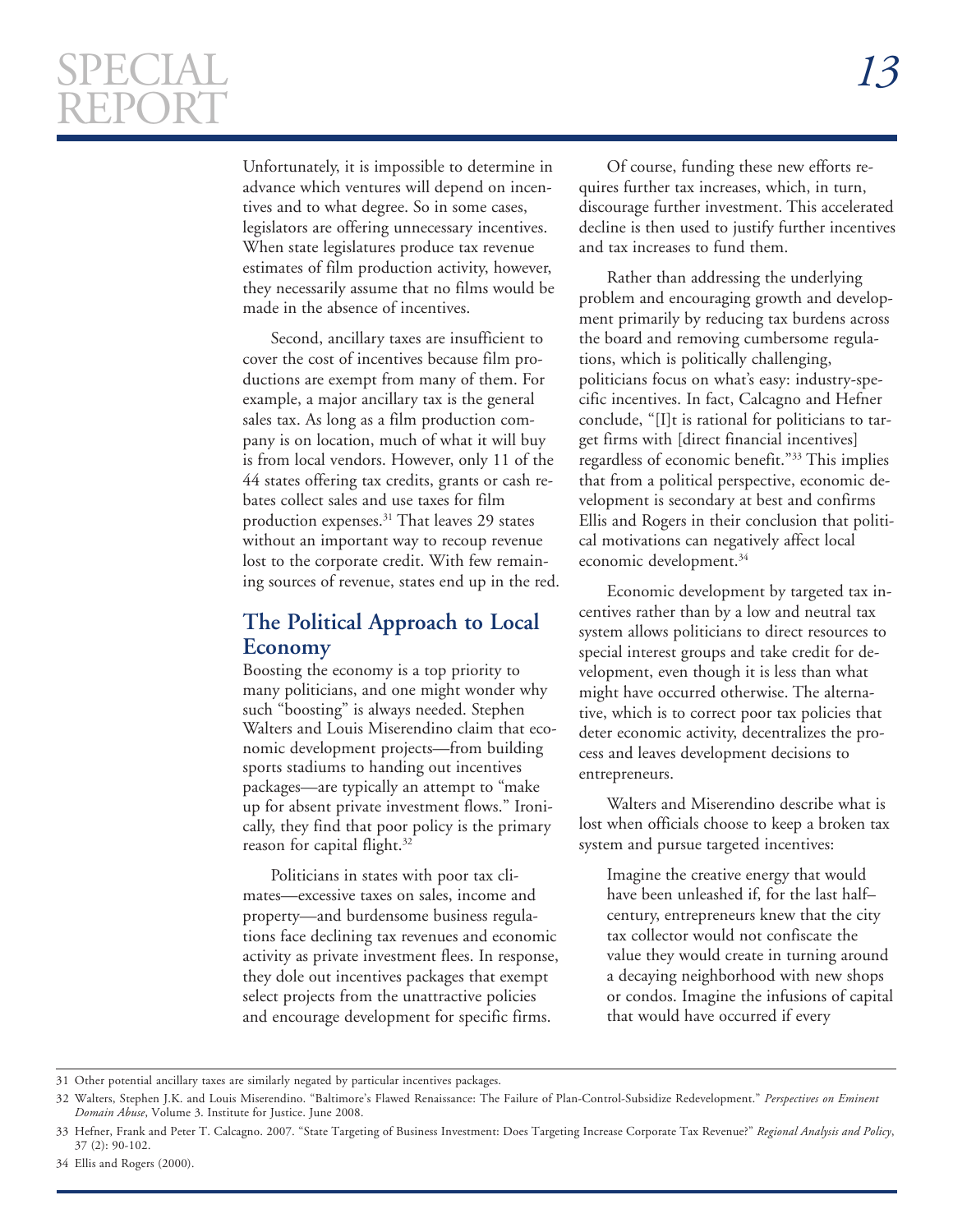investor… got the same incentives extended to well-connected players involved in planners' chosen redevelopment areas.<sup>35</sup>

# **Film Industry's Rent-Seeking**

While many politicians support film incentives, moviemakers are often the ones leading the charge. By his own account, Mike Binder, a prominent member of the film industry for over 30 years, "personally advocated for [Michigan's new tax credit bill] with Gov. Jennifer Granholm and the Legislature."36

Economists label as "political rent seeking" any attempt by the private sector to obtain extraordinary profits beyond what the market would provide, by controlling the legal environment. Unlike trade, which is mutually beneficial, "[p]olitical rent seeking tends to be a negative sum game."37 That is, while trade expands the economy in total, rent seeking shrinks it.

The film industry has been successful in seeking these "economic rents." Per-production tax credits mean money in the pockets of moviemakers and studio owners. Since the benefits are concentrated on a relatively small industry with the same business practices, beneficiaries can organize easily to demand political favoritism under tax law.38

For example, Shreveport Mayor Cedric Glover and film industry advocates met with Louisiana legislators in June of 2008 requesting a special legislative session focused specifically on film industry tax credits.39 Considering how small the film industry is compared to other employers in Louisiana, this is a demonstration of the film industry's power in Louisiana. With so much to gain, production companies are willing to spend significant resources to solicit politicians and gain political favor.

In Iowa in 2009, the state became mired in litigation as tax credit beneficiaries sued the state after Governor Chet Culver suspended the film tax credit program (see sidebar on page 9). The suspension occurred after allegations of little or no vetting of recipient projects, missing invoices for 20 out of 22 recipient projects, credits provided for ineligible broker fees and product placement deals, and improper administration that led to credits being provided for out-of-state expenses. Culver has convened a panel to provide information as to whether the tax credit program should continue.

While the benefits of MPIs are concentrated, the costs are dispersed among a much larger group: taxpayers statewide. That makes organizing against film credits difficult. Action is often forgone entirely because gains from policy change to individual taxpayers are so small. New York, for example, allotted \$65 million for film credits in 2008. But with a population over 18 million, the giveaway amounts to only \$3.43 a person—not even enough to cover a Nathan's Famous hot dog meal. Since the harm to each individual taxpayer is very small, film industry interests have been able to get politicians to pander to their wants at the expense of the many.

### **An Arms Race of Incentives**

In 2002, Louisiana passed legislation to ramp up its movie production incentives.<sup>40</sup> Dubbed by *Variety* as "the other LA," the Bayou State offered three specific programs: a sales tax exemption, a labor tax rebate of up to 20 percent, and an investment tax credit of up to 15 percent. $41$ 

Film companies immediately flocked to the state. *Runaway Jury* starring Dustin Hoffman, Gene Hackman and John Cusack

<sup>35</sup> Walters and Miserendino (2008).

<sup>36</sup> Binder, Mike. "Give film industry tax credit a chance to grow state jobs." *Detroit Free Press*, June 18, 2008.

<sup>37</sup> Ross, Kelley L. "Rent-seeking, Public Choice, and the Prisoner's Dilemma." *The Proceedings of the Friesian School*, Fourth Series, 2008.

<sup>38</sup> Gwartney, James D., Richard L. Stroup, Russell S. Sobel, and David Macpherson. "Economics: Private and Public Choice." *Thomson South-Western*. 11th ed. 134 137.

<sup>39</sup> Kent, Alexandyr. "Mayor, movie industry talk tax credits," *Shreveport Times*, June 10, 2008.

<sup>40</sup> Grand (2006).

<sup>41 &</sup>quot;Louisiana. (U.S.)." *Variety*, October 28, 2002.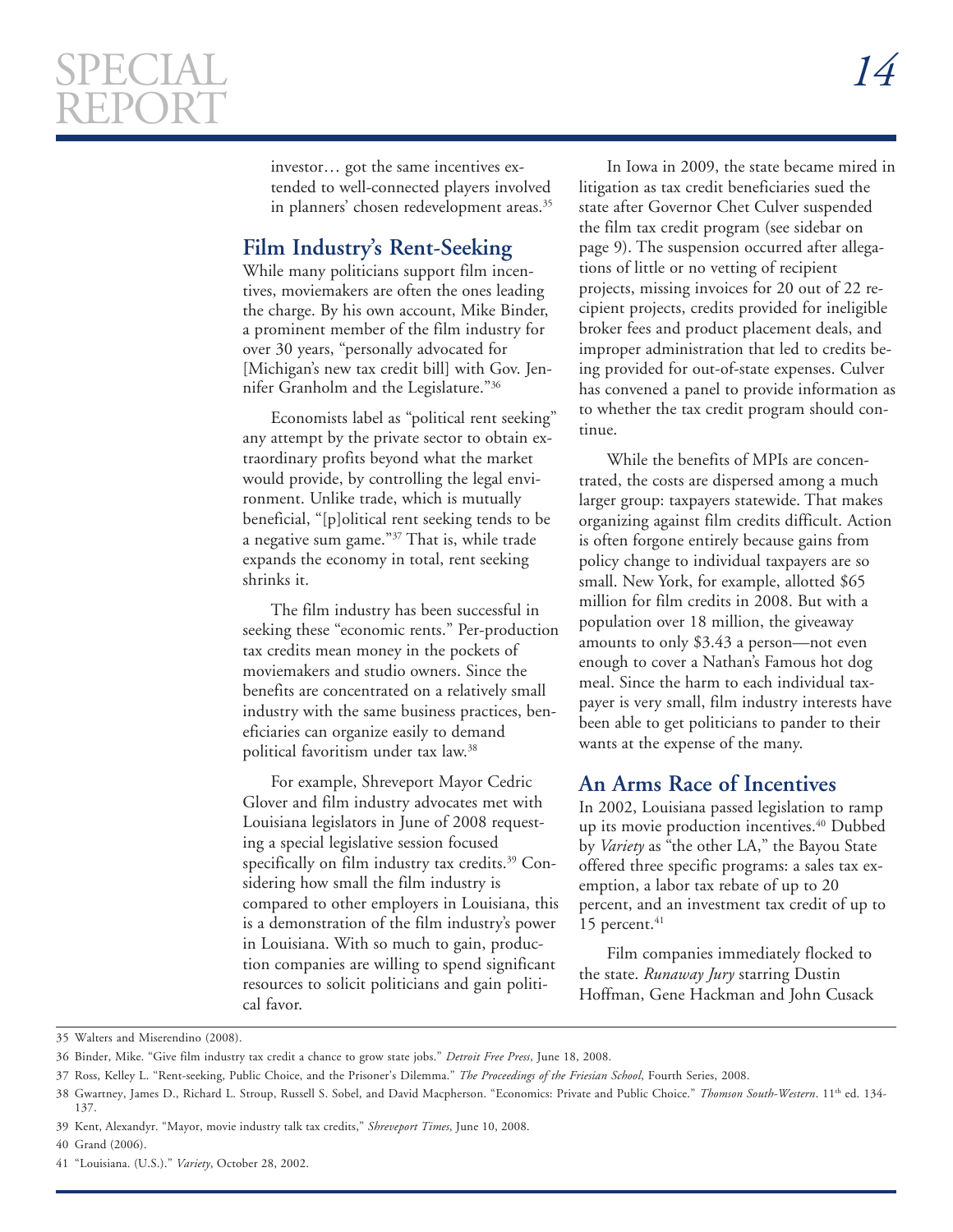$\overline{a}$ 

was shot entirely in Louisiana. Disney's *The Haunted Mansion* was shot partly in Louisiana. Both films were released in 2003. Television production boomed as well. The Academy of Television Arts and Science nominated Louisiana-based projects for 11 Emmys in 2005.42

But a booming production industry was not the only thing Louisiana managed to encourage. State legislatures across the nation saw the apparent success and followed suit. Seeking to outbid Louisiana, states began to offer bigger and better MPI packages.<sup>43</sup>

The next six years saw an explosion of movie production credits nationwide. While several states offered modest incentives before 2002, more and more have begun to exempt filmmaking purchases from sales tax and offer tax credits or cash rebates. The number of states offering tax credits, cash rebates, or grants grew to 44 by 2009, up from 5 in 2002. More than a dozen states added movie production expenses to their list of sales tax exemptions in the same period. California even entered the fray in 2009 with a 20 percent credit for large productions and a 25 percent credit for small ones; coupled with proximity to Hollywood infrastructure, it is likely to overwhelm what other states can reasonably offer in the near future.

It is not only the quantity of MPIs offered that increased; they have also grown in magnitude. States entering the game late were behind and they knew it. Early adopters had developed infrastructure and economies of scale that made production cheaper. To catch up, late adopters have sought to overcome this disadvantage by offering even larger incentives.

Michigan, for example, now offers credits worth 30 to 50 percent of personnel expenditures and up to 42 percent of production expenditures, besting even Puerto Rico's 40 percent credit. As a relative latecomer to the film tax credit game, Michigan needed a very generous incentive to draw in productions, so

generous in fact that it will cost an estimated \$150 million in the current fiscal year. As part of it, the state grants credits for 25 percent of infrastructure investments in an explicit effort to catch up with states like Louisiana and New Mexico. But what are they really "catching up" to? The academic research suggests they're merely outdoing each other in a contest of who can funnel the taxpayers' money into the film industry fastest. Michigan, realizing this, is considering scaling back or even eliminating its incentives as part of addressing its budget shortfall.

Each year, legislators have gone back to the drawing board to outdo the incentives of neighboring states and give their home state an edge in attracting movie production. But this just encourages other states to increase their incentives in response. As a result, the cost of encouraging film production goes up each year. Incentives that would have lured filmmakers less than a decade ago now fall short and taxpayers are left facing bigger and bigger bills to support the production incentives "arms race."44

### **Potential Solutions**

If MPIs are as ineffective as this study suggests, what can be done to stop them?

#### **Unilateral Moratorium**

Since states are losing money at present—in the form of lower tax revenues and stifled economic growth—some might very well decide to stop subsidizing the movie industry regardless of what other states do. The competition between states at this point is so intense that states can understandably conclude that trying to outdo Louisiana and Michigan in generosity isn't worth it.

States that offer few natural economic advantages to the film industry would certainly lose their tax-induced movie production jobs if they repealed their MPIs, but they would free up resources for other, more long-lasting

<sup>42</sup> Randolph, Ned. "LA works up for 11 Emmys." *The Advocate*, July 16, 2005.

<sup>43</sup> For an observation of actual bidding between states, see Suzanne Robitaille's *BusinessWeek Online* piece, "Lights, Camera — Tax Breaks!" 44 Ellis and Rogers (2000).